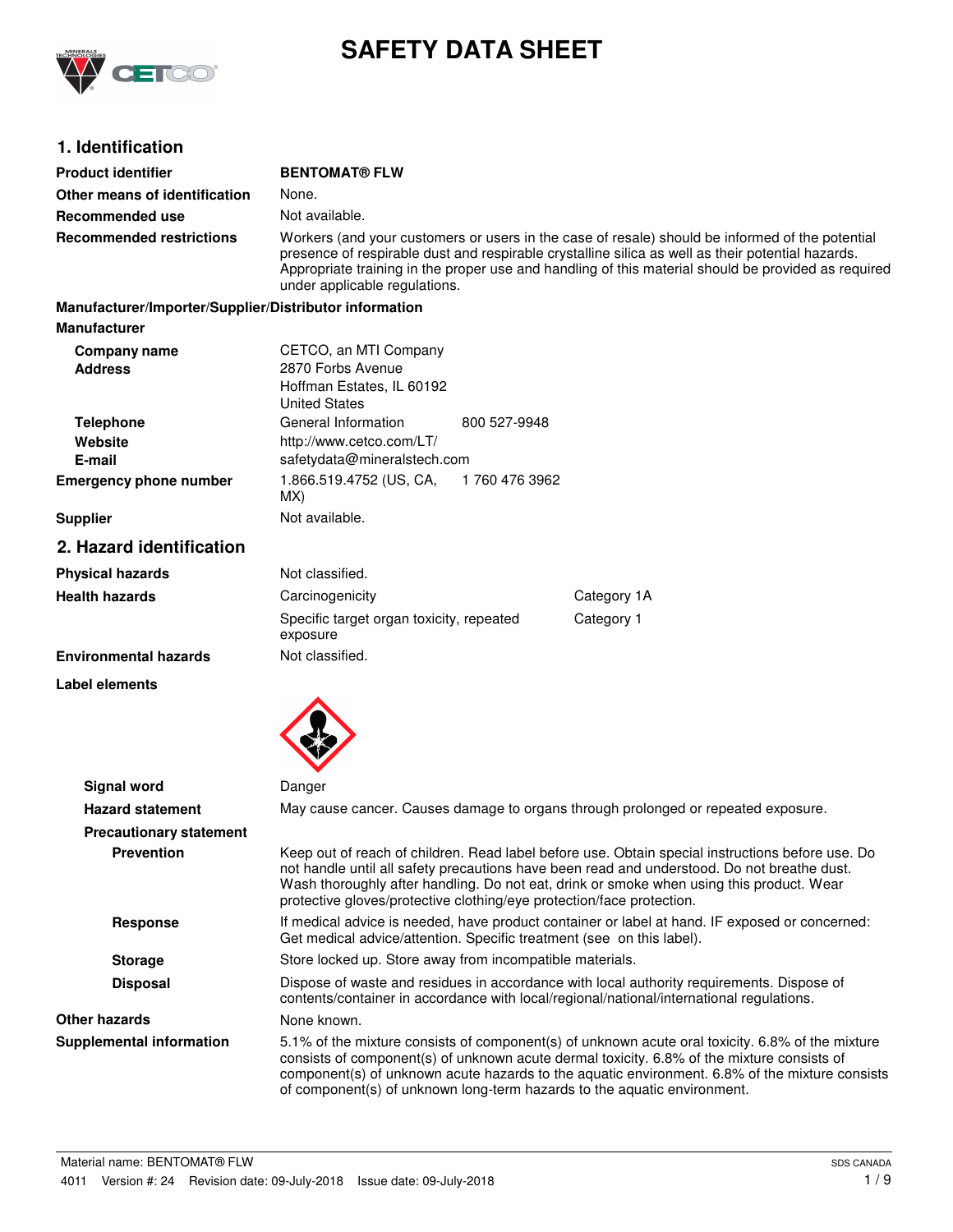# **3. Composition/information on ingredients**

## **Mixtures**

| <b>Chemical name</b>                                                                                                                                                                              | Common name and synonyms                                                                                                                                                                                                                                                                                                                                                                                                                                                                  | <b>CAS number</b> | %          |
|---------------------------------------------------------------------------------------------------------------------------------------------------------------------------------------------------|-------------------------------------------------------------------------------------------------------------------------------------------------------------------------------------------------------------------------------------------------------------------------------------------------------------------------------------------------------------------------------------------------------------------------------------------------------------------------------------------|-------------------|------------|
| SILICA, CRYSTALLINE, QUARTZ                                                                                                                                                                       |                                                                                                                                                                                                                                                                                                                                                                                                                                                                                           | 14808-60-7        | $5 - 10$   |
| SILICA, CRYSTALLINE,<br><b>CRISTOBALITE</b>                                                                                                                                                       |                                                                                                                                                                                                                                                                                                                                                                                                                                                                                           | 14464-46-1        | $1 - < 3$  |
| Other components below reportable levels                                                                                                                                                          |                                                                                                                                                                                                                                                                                                                                                                                                                                                                                           |                   | $90 - 100$ |
| DSD: Directive 67/548/EEC.<br>CLP: Regulation No. 1272/2008.<br>M: M-factor<br>PBT: persistent, bioaccumulative and toxic substance.<br>vPvB: very persistent and very bioaccumulative substance. | #: This substance has been assigned Community workplace exposure limit(s).                                                                                                                                                                                                                                                                                                                                                                                                                |                   |            |
|                                                                                                                                                                                                   | All concentrations are in percent by weight unless ingredient is a gas. Gas concentrations are in percent by volume. *Designates that<br>a specific chemical identity and/or percentage of composition has been withheld as a trade secret.                                                                                                                                                                                                                                               |                   |            |
| <b>Composition comments</b>                                                                                                                                                                       | Occupational Exposure Limits for constituents are listed in Section 8. This product contains<br>naturally occurring crystalline silica (not listed in Annex I of Directive 67/548/EEC) in quantities less<br>than $6\%$ .                                                                                                                                                                                                                                                                 |                   |            |
| 4. First-aid measures                                                                                                                                                                             |                                                                                                                                                                                                                                                                                                                                                                                                                                                                                           |                   |            |
| <b>Inhalation</b>                                                                                                                                                                                 | Move to fresh air. If symptoms are experienced, remove source of contamination or move victim to<br>fresh air. Oxygen or artificial respiration if needed. Do not use mouth-to-mouth method if victim<br>inhaled the substance. Induce artificial respiration with the aid of a pocket mask equipped with a<br>one-way valve or other proper respiratory medical device. Call a physician if symptoms develop or<br>persist.                                                              |                   |            |
| <b>Skin contact</b>                                                                                                                                                                               | Remove and isolate contaminated clothing and shoes. For minor skin contact, avoid spreading<br>material on unaffected skin.                                                                                                                                                                                                                                                                                                                                                               |                   |            |
| Eye contact                                                                                                                                                                                       | Immediately flush eyes with plenty of water for at least 15 minutes. Continue rinsing. Get medical<br>attention immediately.                                                                                                                                                                                                                                                                                                                                                              |                   |            |
| Ingestion                                                                                                                                                                                         | Rinse mouth thoroughly. If ingestion of a large amount does occur, call a poison control center<br>immediately. Do not induce vomiting without advice from poison control center. If vomiting occurs,<br>keep head low so that stomach content doesn't get into the lungs. Do not use mouth-to-mouth<br>method if victim ingested the substance. Induce artificial respiration with the aid of a pocket mask<br>equipped with a one-way valve or other proper respiratory medical device. |                   |            |
| <b>Most important</b><br>symptoms/effects, acute and<br>delayed                                                                                                                                   | Direct contact with eyes may cause temporary irritation. Prolonged exposure may cause chronic<br>effects.                                                                                                                                                                                                                                                                                                                                                                                 |                   |            |
| Indication of immediate<br>medical attention and special<br>treatment needed                                                                                                                      | Provide general supportive measures and treat symptomatically. Keep victim under observation.<br>Symptoms may be delayed.                                                                                                                                                                                                                                                                                                                                                                 |                   |            |
| <b>General information</b>                                                                                                                                                                        | IF exposed or concerned: Get medical advice/attention. If you feel unwell, seek medical advice<br>(show the label where possible). Ensure that medical personnel are aware of the material(s)<br>involved, and take precautions to protect themselves. Show this safety data sheet to the doctor in<br>attendance.                                                                                                                                                                        |                   |            |
| 5. Fire-fighting measures                                                                                                                                                                         |                                                                                                                                                                                                                                                                                                                                                                                                                                                                                           |                   |            |
| Suitable extinguishing media                                                                                                                                                                      | Dry chemical, CO2, water spray or regular foam. Use any media suitable for the surrounding fires.                                                                                                                                                                                                                                                                                                                                                                                         |                   |            |
| Unsuitable extinguishing<br>media                                                                                                                                                                 | None known.                                                                                                                                                                                                                                                                                                                                                                                                                                                                               |                   |            |
| Specific hazards arising from<br>the chemical                                                                                                                                                     | During fire, gases hazardous to health may be formed.                                                                                                                                                                                                                                                                                                                                                                                                                                     |                   |            |
| Special protective equipment<br>and precautions for firefighters                                                                                                                                  | As in any fire, wear self-contained breathing apparatus pressure-demand, MSHA/NIOSH<br>(approved or equivalent) and full protective gear.                                                                                                                                                                                                                                                                                                                                                 |                   |            |
| <b>Fire fighting</b><br>equipment/instructions                                                                                                                                                    | Use water spray to cool unopened containers.                                                                                                                                                                                                                                                                                                                                                                                                                                              |                   |            |
| <b>Specific methods</b>                                                                                                                                                                           | Use standard firefighting procedures and consider the hazards of other involved materials.                                                                                                                                                                                                                                                                                                                                                                                                |                   |            |
| <b>General fire hazards</b>                                                                                                                                                                       | Not a fire hazard. No unusual fire or explosion hazards noted.                                                                                                                                                                                                                                                                                                                                                                                                                            |                   |            |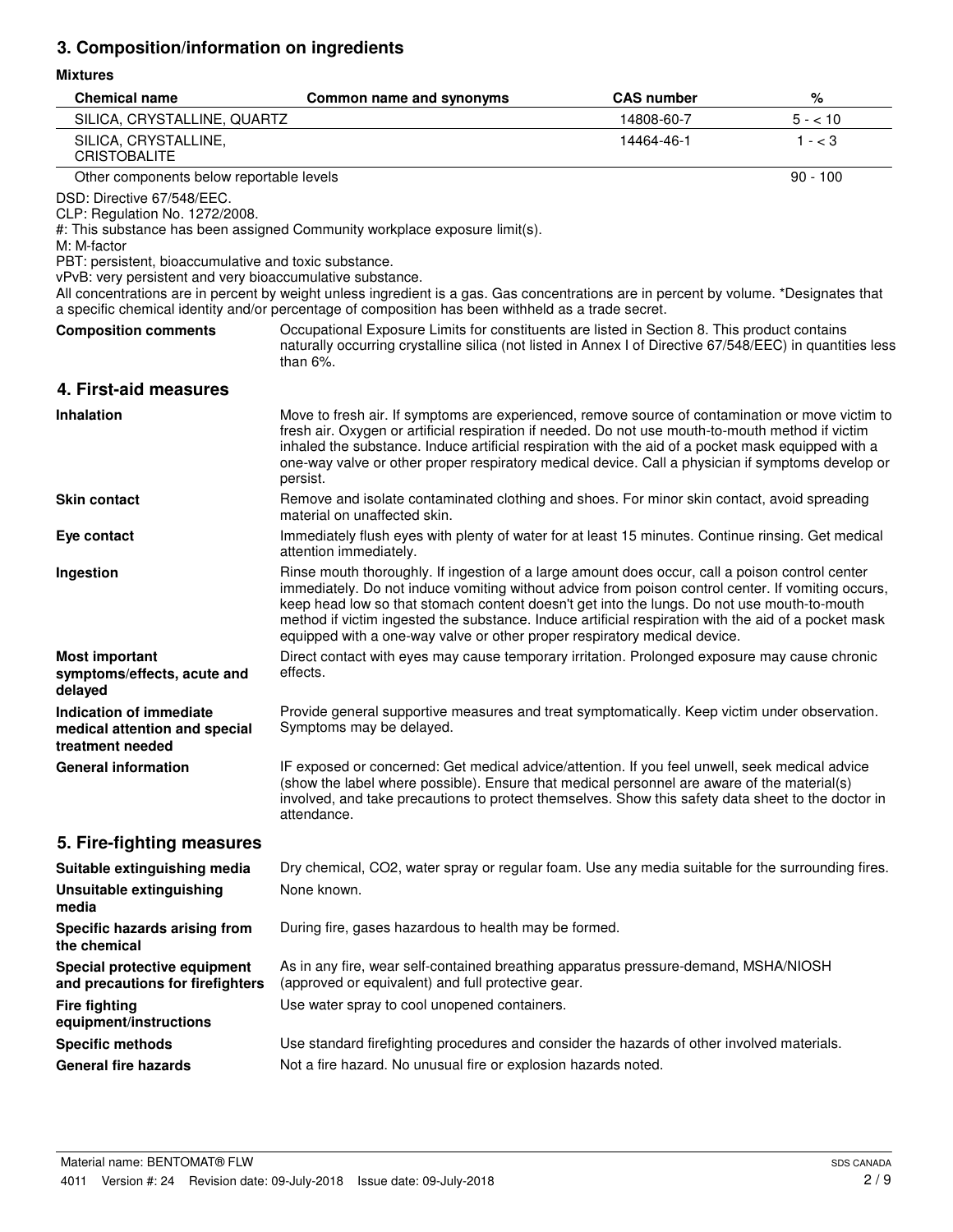# **6. Accidental release measures**

| Personal precautions,<br>protective equipment and<br>emergency procedures | Keep unnecessary personnel away. Keep people away from and upwind of spill/leak. Wear<br>appropriate protective equipment and clothing during clean-up. Wear a dust mask if dust is<br>generated above exposure limits. Do not touch damaged containers or spilled material unless<br>wearing appropriate protective clothing. Ensure adequate ventilation. Local authorities should be<br>advised if significant spillages cannot be contained. For personal protection, see section 8 of the<br>SDS.                                                                                                      |
|---------------------------------------------------------------------------|-------------------------------------------------------------------------------------------------------------------------------------------------------------------------------------------------------------------------------------------------------------------------------------------------------------------------------------------------------------------------------------------------------------------------------------------------------------------------------------------------------------------------------------------------------------------------------------------------------------|
| Methods and materials for<br>containment and cleaning up                  | Avoid the generation of dusts during clean-up. This product is miscible in water. Collect dust or<br>particulates using a vacuum cleaner with a HEPA filter. Stop the flow of material, if this is without<br>risk. Following product recovery, flush area with water. Put material in suitable, covered, labeled<br>containers. For waste disposal, see section 13 of the SDS. None necessary. Reduce airborne dust<br>and prevent scattering by moistening with water.                                                                                                                                    |
| <b>Environmental precautions</b>                                          | Avoid discharge into drains, water courses or onto the ground.                                                                                                                                                                                                                                                                                                                                                                                                                                                                                                                                              |
| 7. Handling and storage                                                   |                                                                                                                                                                                                                                                                                                                                                                                                                                                                                                                                                                                                             |
| Precautions for safe handling                                             | Obtain special instructions before use. Do not handle until all safety precautions have been read<br>and understood. Keep formation of airborne dusts to a minimum. Provide appropriate exhaust<br>ventilation at places where dust is formed. Do not breathe dust. Avoid prolonged exposure. When<br>using, do not eat, drink or smoke. Should be handled in closed systems, if possible. In case of<br>insufficient ventilation, wear suitable respiratory equipment. Wear appropriate personal protective<br>equipment. Wash hands thoroughly after handling. Observe good industrial hygiene practices. |
| Conditions for safe storage,<br>including any incompatibilities           | Store locked up. No special restrictions on storage with other products. Store in original tightly<br>closed container. No special storage conditions required. Guard against dust accumulation of this<br>material. Keep out of the reach of children. Store away from incompatible materials (see Section<br>10 of the SDS).                                                                                                                                                                                                                                                                              |

# **8. Exposure controls/personal protection**

| <b>US. ACGIH Threshold Limit Values</b>                                       |            |                         |                       |
|-------------------------------------------------------------------------------|------------|-------------------------|-----------------------|
| <b>Components</b>                                                             | Type       | Value                   | Form                  |
| SILICA, CRYSTALLINE,<br>CRISTOBALITE (CAS<br>14464-46-1)                      | <b>TWA</b> | $0.025$ mg/m3           | Respirable fraction.  |
| SILICA, CRYSTALLINE,<br>QUARTZ (CAS 14808-60-7)                               | <b>TWA</b> | $0.025 \,\mathrm{mg/m}$ | Respirable fraction.  |
| Canada. Alberta OELs (Occupational Health & Safety Code, Schedule 1, Table 2) |            |                         |                       |
| <b>Components</b>                                                             | Type       | Value                   | Form                  |
| SILICA, CRYSTALLINE,<br>CRISTOBALITE (CAS<br>14464-46-1)                      | <b>TWA</b> | $0.025$ mg/m3           | Respirable.           |
|                                                                               |            | $0.025 \,\mathrm{mg/m}$ | Respirable particles. |
| SILICA, CRYSTALLINE,<br>QUARTZ (CAS 14808-60-7)                               | <b>TWA</b> | $0.025 \,\mathrm{mg/m}$ | Respirable particles. |
| <b>Constituents</b>                                                           | Type       | Value                   | Form                  |
| <b>TRADE SECRET</b>                                                           | <b>TWA</b> | $3 \text{ mg/m}$        | Respirable particles. |
|                                                                               |            | 10 mg/m $3$             | Total particulate.    |

| <b>Components</b>                                        | Type | Value                   | <b>Form</b>          |
|----------------------------------------------------------|------|-------------------------|----------------------|
| SILICA, CRYSTALLINE,<br>CRISTOBALITE (CAS<br>14464-46-1) | TWA  | $0.025 \text{ mg/m}$ 3  | Respirable fraction. |
| SILICA, CRYSTALLINE,<br>QUARTZ (CAS 14808-60-7)          | TWA  | $0.025 \,\mathrm{mg/m}$ | Respirable fraction. |
| <b>Constituents</b>                                      | Type | Value                   | <b>Form</b>          |
| <b>TRADE SECRET</b>                                      | TWA  | $3 \text{ mg/m}$        | Respirable fraction. |
|                                                          |      | $10 \text{ mg/m}$       | Total dust.          |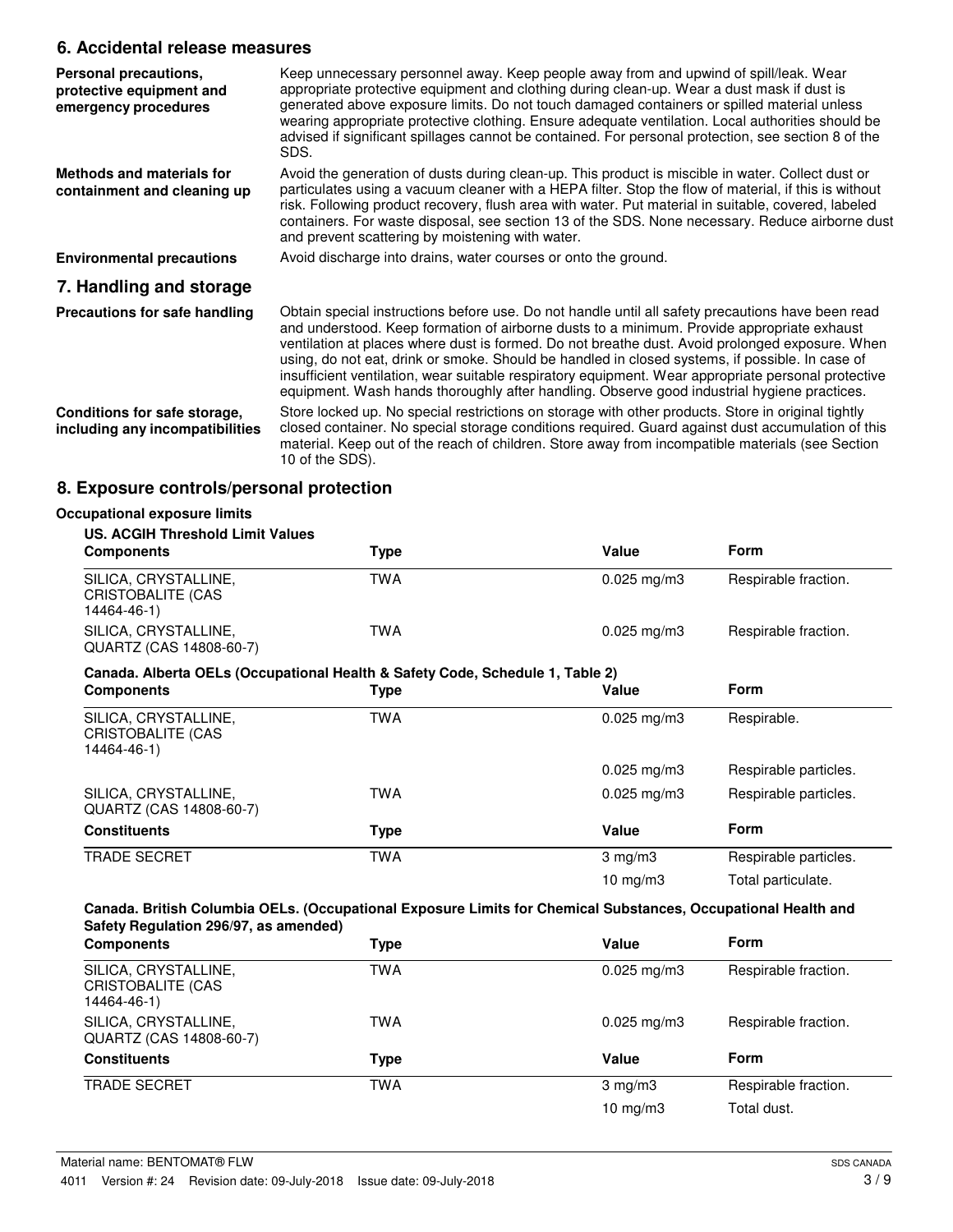| <b>Components</b>                                               | Canada. Manitoba OELs (Reg. 217/2006, The Workplace Safety And Health Act)<br><b>Type</b>                                                                                                                                                                                                                                                                                                                                                                                                                                                                                                                                                                                                                                                                    | Value           | <b>Form</b>          |
|-----------------------------------------------------------------|--------------------------------------------------------------------------------------------------------------------------------------------------------------------------------------------------------------------------------------------------------------------------------------------------------------------------------------------------------------------------------------------------------------------------------------------------------------------------------------------------------------------------------------------------------------------------------------------------------------------------------------------------------------------------------------------------------------------------------------------------------------|-----------------|----------------------|
| SILICA, CRYSTALLINE,<br>CRISTOBALITE (CAS<br>14464-46-1)        | <b>TWA</b>                                                                                                                                                                                                                                                                                                                                                                                                                                                                                                                                                                                                                                                                                                                                                   | $0.025$ mg/m3   | Respirable fraction. |
| SILICA, CRYSTALLINE,<br>QUARTZ (CAS 14808-60-7)                 | <b>TWA</b>                                                                                                                                                                                                                                                                                                                                                                                                                                                                                                                                                                                                                                                                                                                                                   | $0.025$ mg/m3   | Respirable fraction. |
| <b>Components</b>                                               | Canada. Ontario OELs. (Control of Exposure to Biological or Chemical Agents)<br><b>Type</b>                                                                                                                                                                                                                                                                                                                                                                                                                                                                                                                                                                                                                                                                  | Value           | <b>Form</b>          |
| SILICA, CRYSTALLINE,<br><b>CRISTOBALITE (CAS</b><br>14464-46-1) | <b>TWA</b>                                                                                                                                                                                                                                                                                                                                                                                                                                                                                                                                                                                                                                                                                                                                                   | $0.05$ mg/m $3$ | Respirable fraction. |
| SILICA, CRYSTALLINE,<br>QUARTZ (CAS 14808-60-7)                 | <b>TWA</b>                                                                                                                                                                                                                                                                                                                                                                                                                                                                                                                                                                                                                                                                                                                                                   | $0.1$ mg/m $3$  | Respirable fraction. |
| <b>Constituents</b>                                             | <b>Type</b>                                                                                                                                                                                                                                                                                                                                                                                                                                                                                                                                                                                                                                                                                                                                                  | Value           | <b>Form</b>          |
| <b>TRADE SECRET</b>                                             | <b>TWA</b>                                                                                                                                                                                                                                                                                                                                                                                                                                                                                                                                                                                                                                                                                                                                                   | $3$ mg/m $3$    | Respirable fraction. |
|                                                                 |                                                                                                                                                                                                                                                                                                                                                                                                                                                                                                                                                                                                                                                                                                                                                              | $10$ mg/m $3$   | Inhalable fraction.  |
| <b>Components</b>                                               | Canada. Quebec OELs. (Ministry of Labor - Regulation respecting occupational health and safety)<br><b>Type</b>                                                                                                                                                                                                                                                                                                                                                                                                                                                                                                                                                                                                                                               | Value           | Form                 |
| SILICA, CRYSTALLINE,<br><b>CRISTOBALITE (CAS</b><br>14464-46-1) | <b>TWA</b>                                                                                                                                                                                                                                                                                                                                                                                                                                                                                                                                                                                                                                                                                                                                                   | $0.05$ mg/m $3$ | Respirable dust.     |
| SILICA, CRYSTALLINE,<br>QUARTZ (CAS 14808-60-7)                 | <b>TWA</b>                                                                                                                                                                                                                                                                                                                                                                                                                                                                                                                                                                                                                                                                                                                                                   | $0.1$ mg/m $3$  | Respirable dust.     |
| <b>Constituents</b>                                             | <b>Type</b>                                                                                                                                                                                                                                                                                                                                                                                                                                                                                                                                                                                                                                                                                                                                                  | Value           | <b>Form</b>          |
| TRADE SECRET                                                    | <b>TWA</b>                                                                                                                                                                                                                                                                                                                                                                                                                                                                                                                                                                                                                                                                                                                                                   | $10$ mg/m $3$   | Total dust.          |
| <b>Components</b>                                               | Canada. Saskatchewan OELs (Occupational Health and Safety Regulations, 1996, Table 21)<br><b>Type</b>                                                                                                                                                                                                                                                                                                                                                                                                                                                                                                                                                                                                                                                        | Value           | <b>Form</b>          |
| SILICA, CRYSTALLINE,<br><b>CRISTOBALITE (CAS</b><br>14464-46-1) | 15 minute                                                                                                                                                                                                                                                                                                                                                                                                                                                                                                                                                                                                                                                                                                                                                    | $10$ mg/m $3$   | Inhalable fraction.  |
|                                                                 | 8 hour                                                                                                                                                                                                                                                                                                                                                                                                                                                                                                                                                                                                                                                                                                                                                       | $0.05$ mg/m3    | Respirable fraction. |
| SILICA, CRYSTALLINE,<br>QUARTZ (CAS 14808-60-7)                 | 8 hour                                                                                                                                                                                                                                                                                                                                                                                                                                                                                                                                                                                                                                                                                                                                                       | $0.05$ mg/m $3$ | Respirable fraction. |
| <b>Constituents</b>                                             | <b>Type</b>                                                                                                                                                                                                                                                                                                                                                                                                                                                                                                                                                                                                                                                                                                                                                  | Value           | Form                 |
| <b>TRADE SECRET</b>                                             | 15 minute                                                                                                                                                                                                                                                                                                                                                                                                                                                                                                                                                                                                                                                                                                                                                    | $6$ mg/m $3$    | Respirable fraction. |
|                                                                 |                                                                                                                                                                                                                                                                                                                                                                                                                                                                                                                                                                                                                                                                                                                                                              | 20 mg/m3        | Inhalable fraction.  |
|                                                                 | 8 hour                                                                                                                                                                                                                                                                                                                                                                                                                                                                                                                                                                                                                                                                                                                                                       | $3$ mg/m $3$    | Respirable fraction. |
|                                                                 |                                                                                                                                                                                                                                                                                                                                                                                                                                                                                                                                                                                                                                                                                                                                                              | 10 $mg/m3$      | Inhalable fraction.  |
| <b>Biological limit values</b>                                  | No biological exposure limits noted for the ingredient(s).                                                                                                                                                                                                                                                                                                                                                                                                                                                                                                                                                                                                                                                                                                   |                 |                      |
| <b>Exposure guidelines</b>                                      | Occupational exposure to nuisance dust (total and respirable) and respirable crystalline silica<br>should be monitored and controlled.                                                                                                                                                                                                                                                                                                                                                                                                                                                                                                                                                                                                                       |                 |                      |
| Appropriate engineering<br>controls                             | If engineering measures are not sufficient to maintain concentrations of dust particulates below the<br>OEL, suitable respiratory protection must be worn. Good general ventilation (typically 10 air<br>changes per hour) should be used. Ventilation rates should be matched to conditions. If<br>applicable, use process enclosures, local exhaust ventilation, or other engineering controls to<br>maintain airborne levels below recommended exposure limits. If exposure limits have not been<br>established, maintain airborne levels to an acceptable level. If material is ground, cut, or used in<br>any operation which may generate dusts, use appropriate local exhaust ventilation to keep<br>exposures below the recommended exposure limits. |                 |                      |
| Eye/face protection                                             | Individual protection measures, such as personal protective equipment<br>Wear dust goggles.                                                                                                                                                                                                                                                                                                                                                                                                                                                                                                                                                                                                                                                                  |                 |                      |
| <b>Skin protection</b><br><b>Hand protection</b>                | Wear appropriate chemical resistant gloves.                                                                                                                                                                                                                                                                                                                                                                                                                                                                                                                                                                                                                                                                                                                  |                 |                      |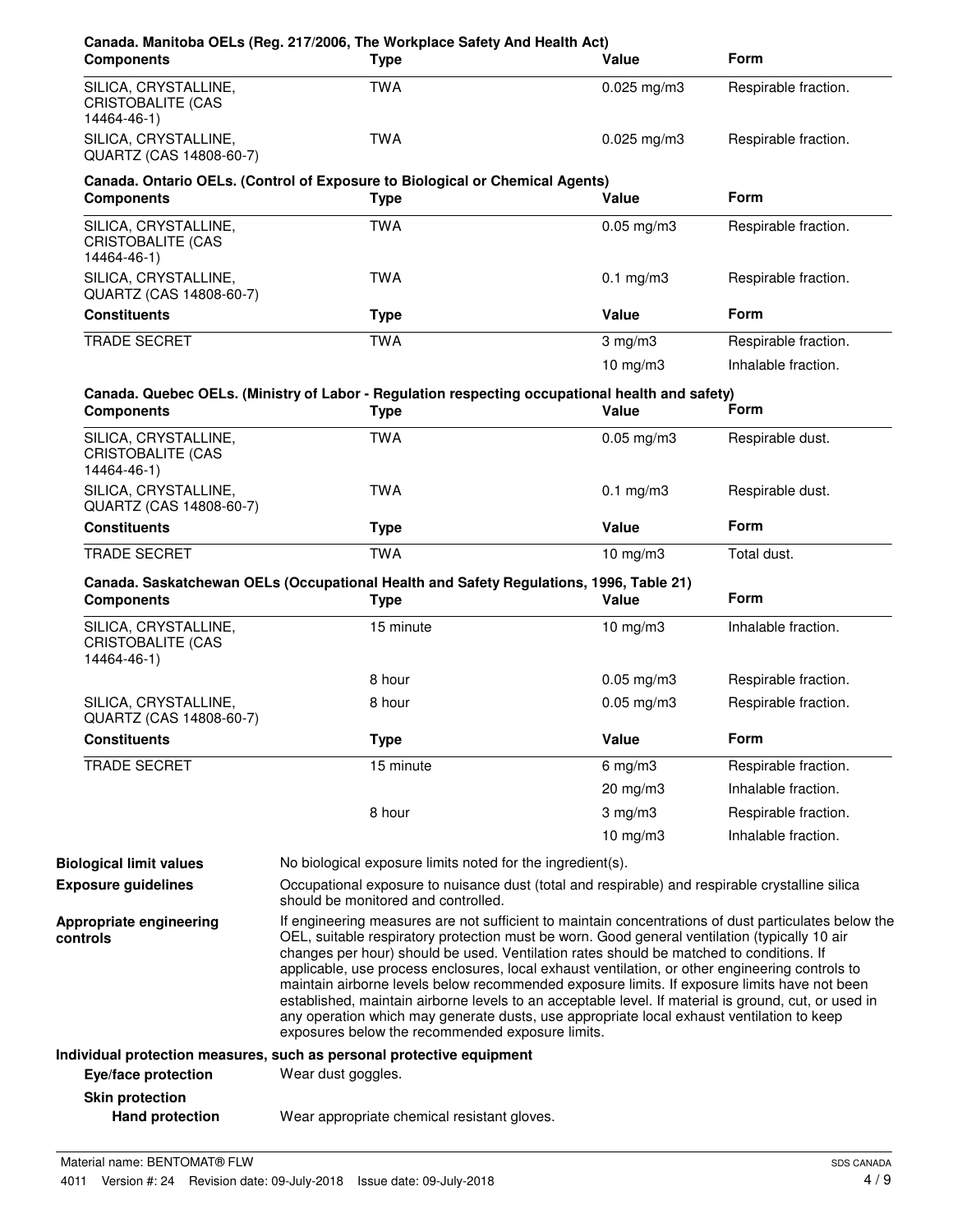| Other                                    | Use of an impervious apron is recommended. No special protective equipment required.                                                                                                                                                                                                                                                                                             |
|------------------------------------------|----------------------------------------------------------------------------------------------------------------------------------------------------------------------------------------------------------------------------------------------------------------------------------------------------------------------------------------------------------------------------------|
| <b>Respiratory protection</b>            | Use a particulate filter respirator for particulate concentrations exceeding the Occupational<br>Exposure Limit.                                                                                                                                                                                                                                                                 |
| <b>Thermal hazards</b>                   | Wear appropriate thermal protective clothing, when necessary.                                                                                                                                                                                                                                                                                                                    |
| <b>General hygiene</b><br>considerations | Observe any medical surveillance requirements. Always observe good personal hygiene<br>measures, such as washing after handling the material and before eating, drinking, and/or<br>smoking. Routinely wash work clothing and protective equipment to remove contaminants. Eye<br>wash fountain is recommended. Use good industrial hygiene practices in handling this material. |

# **9. Physical and chemical properties**

| Appearance                                        | The product consists of bentonite granules between geotextile layers                          |
|---------------------------------------------------|-----------------------------------------------------------------------------------------------|
| <b>Physical state</b>                             | Solid.                                                                                        |
| Form                                              | Solid. Mat or Fabric                                                                          |
| Color                                             | Various.                                                                                      |
| Odor                                              | None.                                                                                         |
| <b>Odor threshold</b>                             | Not available.                                                                                |
| pH                                                | Not available.                                                                                |
| Melting point/freezing point                      | Not available.                                                                                |
| Initial boiling point and boiling<br>range        | Not available.                                                                                |
| <b>Flash point</b>                                | Not flammable                                                                                 |
| <b>Evaporation rate</b>                           | Not available.                                                                                |
| Flammability (solid, gas)                         | Not available.                                                                                |
| Upper/lower flammability or explosive limits      |                                                                                               |
| <b>Flammability limit - lower</b><br>(%)          | Not explosive                                                                                 |
| <b>Flammability limit - upper</b><br>(%)          | Not explosive                                                                                 |
| Explosive limit - lower (%)                       | Not available.                                                                                |
| Explosive limit - upper (%)                       | Not available.                                                                                |
| Vapor pressure                                    | 0.00001 hPa estimated                                                                         |
| Vapor density                                     | Not available.                                                                                |
| <b>Relative density</b>                           | Not available.                                                                                |
| Solubility(ies)                                   |                                                                                               |
| Solubility (water)                                | Negligible                                                                                    |
| <b>Partition coefficient</b><br>(n-octanol/water) | Not available.                                                                                |
| <b>Auto-ignition temperature</b>                  | Not available.                                                                                |
| <b>Decomposition temperature</b>                  | Not available.                                                                                |
| <b>Viscosity</b>                                  | Not available.                                                                                |
| <b>Other information</b>                          |                                                                                               |
| <b>Explosive properties</b>                       | Not explosive.                                                                                |
| <b>Oxidizing properties</b>                       | Not oxidizing.                                                                                |
| <b>Percent volatile</b>                           | 0 % estimated                                                                                 |
| 10. Stability and reactivity                      |                                                                                               |
| Reactivity                                        | The product is stable and non-reactive under normal conditions of use, storage and transport. |
| <b>Chemical stability</b>                         | Stable at normal conditions.                                                                  |
| <b>Possibility of hazardous</b><br>reactions      | Will not occur.                                                                               |
| <b>Conditions to avoid</b>                        | Contact with incompatible materials.                                                          |
| Incompatible materials                            | Powerful oxidizers. Chlorine. None known.                                                     |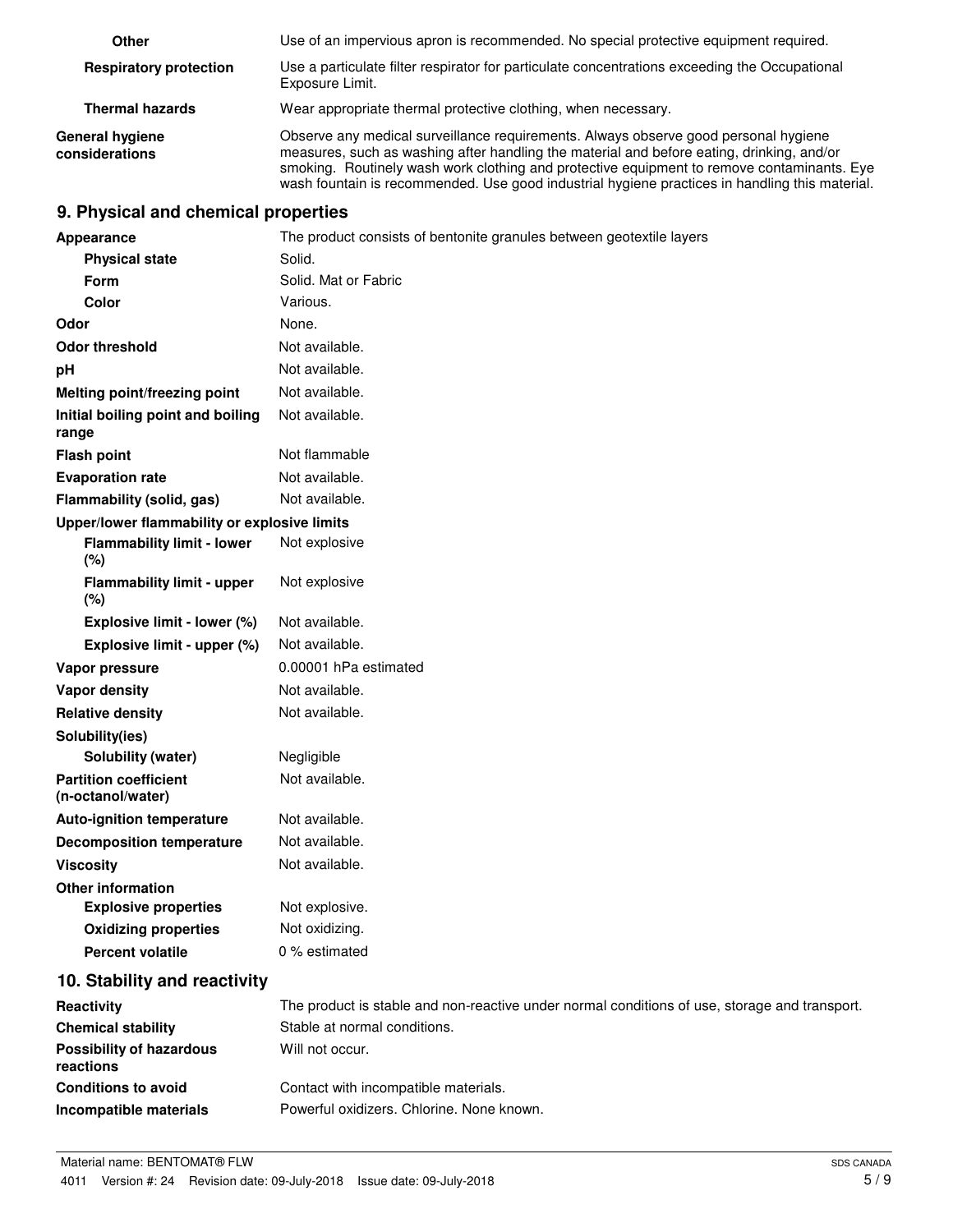# **11. Toxicological information**

| Information on likely routes of exposure                                           |                                                                                                                                                               |
|------------------------------------------------------------------------------------|---------------------------------------------------------------------------------------------------------------------------------------------------------------|
| <b>Inhalation</b>                                                                  | Prolonged inhalation may be harmful.                                                                                                                          |
| <b>Skin contact</b>                                                                | No adverse effects due to skin contact are expected.                                                                                                          |
| Eye contact                                                                        | Direct contact with eyes may cause temporary irritation.                                                                                                      |
| Ingestion                                                                          | May cause discomfort if swallowed. Expected to be a low ingestion hazard. However, ingestion is<br>not likely to be a primary route of occupational exposure. |
| Symptoms related to the<br>physical, chemical and<br>toxicological characteristics | Direct contact with eyes may cause temporary irritation. Exposure may cause temporary irritation,<br>redness, or discomfort.                                  |
| Information on toxicological effects                                               |                                                                                                                                                               |

| <b>Acute toxicity</b>                                   | Not known.                                                                                                                                                                                                                                                                                                                                                                                                                                                                                                                                                                                                                                                                                                                                                                                                                                                                                                                                                                                                                                                                                                                                                                                                                                                                                                                                                                                                                                                                                                                                                                                         |                                                                                                  |
|---------------------------------------------------------|----------------------------------------------------------------------------------------------------------------------------------------------------------------------------------------------------------------------------------------------------------------------------------------------------------------------------------------------------------------------------------------------------------------------------------------------------------------------------------------------------------------------------------------------------------------------------------------------------------------------------------------------------------------------------------------------------------------------------------------------------------------------------------------------------------------------------------------------------------------------------------------------------------------------------------------------------------------------------------------------------------------------------------------------------------------------------------------------------------------------------------------------------------------------------------------------------------------------------------------------------------------------------------------------------------------------------------------------------------------------------------------------------------------------------------------------------------------------------------------------------------------------------------------------------------------------------------------------------|--------------------------------------------------------------------------------------------------|
| <b>Components</b>                                       | <b>Species</b>                                                                                                                                                                                                                                                                                                                                                                                                                                                                                                                                                                                                                                                                                                                                                                                                                                                                                                                                                                                                                                                                                                                                                                                                                                                                                                                                                                                                                                                                                                                                                                                     | <b>Test Results</b>                                                                              |
| SILICA, CRYSTALLINE, CRISTOBALITE (CAS 14464-46-1)      |                                                                                                                                                                                                                                                                                                                                                                                                                                                                                                                                                                                                                                                                                                                                                                                                                                                                                                                                                                                                                                                                                                                                                                                                                                                                                                                                                                                                                                                                                                                                                                                                    |                                                                                                  |
| <b>Acute</b>                                            |                                                                                                                                                                                                                                                                                                                                                                                                                                                                                                                                                                                                                                                                                                                                                                                                                                                                                                                                                                                                                                                                                                                                                                                                                                                                                                                                                                                                                                                                                                                                                                                                    |                                                                                                  |
| Oral                                                    |                                                                                                                                                                                                                                                                                                                                                                                                                                                                                                                                                                                                                                                                                                                                                                                                                                                                                                                                                                                                                                                                                                                                                                                                                                                                                                                                                                                                                                                                                                                                                                                                    |                                                                                                  |
| LD50                                                    | Rat                                                                                                                                                                                                                                                                                                                                                                                                                                                                                                                                                                                                                                                                                                                                                                                                                                                                                                                                                                                                                                                                                                                                                                                                                                                                                                                                                                                                                                                                                                                                                                                                | > 22500 mg/kg                                                                                    |
| <b>Skin corrosion/irritation</b>                        | Prolonged skin contact may cause temporary irritation.                                                                                                                                                                                                                                                                                                                                                                                                                                                                                                                                                                                                                                                                                                                                                                                                                                                                                                                                                                                                                                                                                                                                                                                                                                                                                                                                                                                                                                                                                                                                             |                                                                                                  |
| Serious eye damage/eye<br><i>irritation</i>             |                                                                                                                                                                                                                                                                                                                                                                                                                                                                                                                                                                                                                                                                                                                                                                                                                                                                                                                                                                                                                                                                                                                                                                                                                                                                                                                                                                                                                                                                                                                                                                                                    | Mild irritant to eyes (according to the modified Kay & Calandra criteria)                        |
| Respiratory or skin sensitization                       |                                                                                                                                                                                                                                                                                                                                                                                                                                                                                                                                                                                                                                                                                                                                                                                                                                                                                                                                                                                                                                                                                                                                                                                                                                                                                                                                                                                                                                                                                                                                                                                                    |                                                                                                  |
| Canada - Alberta OELs: Irritant                         |                                                                                                                                                                                                                                                                                                                                                                                                                                                                                                                                                                                                                                                                                                                                                                                                                                                                                                                                                                                                                                                                                                                                                                                                                                                                                                                                                                                                                                                                                                                                                                                                    |                                                                                                  |
| SILICA, CRYSTALLINE, CRISTOBALITE<br>$(CAS 14464-46-1)$ |                                                                                                                                                                                                                                                                                                                                                                                                                                                                                                                                                                                                                                                                                                                                                                                                                                                                                                                                                                                                                                                                                                                                                                                                                                                                                                                                                                                                                                                                                                                                                                                                    | Irritant                                                                                         |
| <b>Respiratory sensitization</b>                        | Not a respiratory sensitizer.                                                                                                                                                                                                                                                                                                                                                                                                                                                                                                                                                                                                                                                                                                                                                                                                                                                                                                                                                                                                                                                                                                                                                                                                                                                                                                                                                                                                                                                                                                                                                                      |                                                                                                  |
| <b>Skin sensitization</b>                               | being a skin irritant.                                                                                                                                                                                                                                                                                                                                                                                                                                                                                                                                                                                                                                                                                                                                                                                                                                                                                                                                                                                                                                                                                                                                                                                                                                                                                                                                                                                                                                                                                                                                                                             | According to the classification criteria of the European Union, the product is not considered as |
| Germ cell mutagenicity                                  | mutagenic or genotoxic.                                                                                                                                                                                                                                                                                                                                                                                                                                                                                                                                                                                                                                                                                                                                                                                                                                                                                                                                                                                                                                                                                                                                                                                                                                                                                                                                                                                                                                                                                                                                                                            | No data available to indicate product or any components present at greater than 0.1% are         |
| Carcinogenicity                                         | In 1997, IARC (the International Agency for Research on Cancer) concluded that crystalline silica<br>inhaled from occupational sources can cause lung cancer in humans. However in making the<br>overall evaluation, IARC noted that "carcinogenicity was not detected in all industrial<br>circumstances studied. Carcinogenicity may be dependent on inherent characteristics of the<br>crystalline silica or on external factors affecting its biological activity or distribution of its<br>polymorphs." (IARC Monographs on the evaluation of the carcinogenic risks of chemicals to<br>humans, Silica, silicates dust and organic fibres, 1997, Vol. 68, IARC, Lyon, France.) In June<br>2003, SCOEL (the EU Scientific Committee on Occupational Exposure Limits) concluded that the<br>main effect in humans of the inhalation of respirable crystalline silica dust is silicosis. "There is<br>sufficient information to conclude that the relative risk of lung cancer is increased in persons with<br>silicosis (and, apparently, not in employees without silicosis exposed to silica dust in quarries and<br>in the ceramic industry). Therefore, preventing the onset of silicosis will also reduce the cancer<br>risk" (SCOEL SUM Doc 94-final, June 2003) According to the current state of the art, worker<br>protection against silicosis can be consistently assured by respecting the existing regulatory<br>occupational exposure limits. May cause cancer. Occupational exposure to respirable dust and<br>respirable crystalline silica should be monitored and controlled. |                                                                                                  |
| <b>ACGIH Carcinogens</b>                                |                                                                                                                                                                                                                                                                                                                                                                                                                                                                                                                                                                                                                                                                                                                                                                                                                                                                                                                                                                                                                                                                                                                                                                                                                                                                                                                                                                                                                                                                                                                                                                                                    |                                                                                                  |
| SILICA, CRYSTALLINE, CRISTOBALITE<br>$(CAS 14464-46-1)$ |                                                                                                                                                                                                                                                                                                                                                                                                                                                                                                                                                                                                                                                                                                                                                                                                                                                                                                                                                                                                                                                                                                                                                                                                                                                                                                                                                                                                                                                                                                                                                                                                    | A2 Suspected human carcinogen.                                                                   |
| Canada - Alberta OELs: Carcinogen category              | SILICA, CRYSTALLINE, QUARTZ (CAS 14808-60-7)                                                                                                                                                                                                                                                                                                                                                                                                                                                                                                                                                                                                                                                                                                                                                                                                                                                                                                                                                                                                                                                                                                                                                                                                                                                                                                                                                                                                                                                                                                                                                       | A2 Suspected human carcinogen.                                                                   |
| SILICA, CRYSTALLINE, CRISTOBALITE                       |                                                                                                                                                                                                                                                                                                                                                                                                                                                                                                                                                                                                                                                                                                                                                                                                                                                                                                                                                                                                                                                                                                                                                                                                                                                                                                                                                                                                                                                                                                                                                                                                    | Suspected human carcinogen.                                                                      |
| $(CAS 14464-46-1)$                                      | SILICA, CRYSTALLINE, QUARTZ (CAS 14808-60-7)                                                                                                                                                                                                                                                                                                                                                                                                                                                                                                                                                                                                                                                                                                                                                                                                                                                                                                                                                                                                                                                                                                                                                                                                                                                                                                                                                                                                                                                                                                                                                       | Suspected human carcinogen.                                                                      |
| Canada - Manitoba OELs: carcinogenicity                 |                                                                                                                                                                                                                                                                                                                                                                                                                                                                                                                                                                                                                                                                                                                                                                                                                                                                                                                                                                                                                                                                                                                                                                                                                                                                                                                                                                                                                                                                                                                                                                                                    |                                                                                                  |
| SILICA, CRYSTALLINE, CRISTOBALITE                       |                                                                                                                                                                                                                                                                                                                                                                                                                                                                                                                                                                                                                                                                                                                                                                                                                                                                                                                                                                                                                                                                                                                                                                                                                                                                                                                                                                                                                                                                                                                                                                                                    | Suspected human carcinogen.                                                                      |

SILICA, CRYSTALLINE, CRISTOBALITE (CAS 14464-46-1)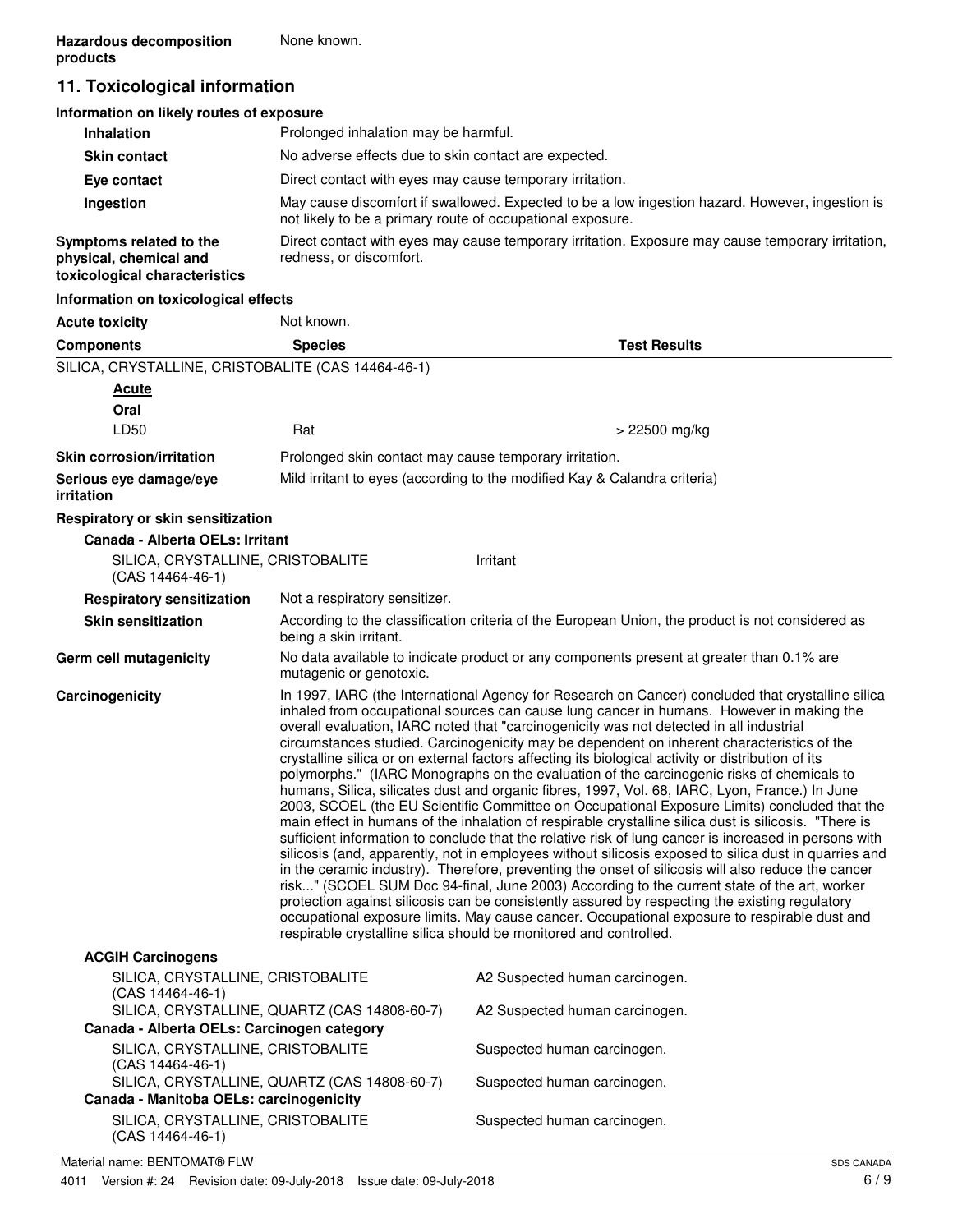| Canada - Quebec OELs: Carcinogen category               | SILICA, CRYSTALLINE, QUARTZ (CAS 14808-60-7)                                                                | Suspected human carcinogen.                                                                                                                                                                                                                                                                                                                                                                                                                                                                                                                                                                                                                                                         |
|---------------------------------------------------------|-------------------------------------------------------------------------------------------------------------|-------------------------------------------------------------------------------------------------------------------------------------------------------------------------------------------------------------------------------------------------------------------------------------------------------------------------------------------------------------------------------------------------------------------------------------------------------------------------------------------------------------------------------------------------------------------------------------------------------------------------------------------------------------------------------------|
| SILICA, CRYSTALLINE, CRISTOBALITE<br>(CAS 14464-46-1)   |                                                                                                             | Detected carcinogenic effect in animals.                                                                                                                                                                                                                                                                                                                                                                                                                                                                                                                                                                                                                                            |
|                                                         | SILICA, CRYSTALLINE, QUARTZ (CAS 14808-60-7)                                                                | Suspected carcinogenic effect in humans.                                                                                                                                                                                                                                                                                                                                                                                                                                                                                                                                                                                                                                            |
| IARC Monographs. Overall Evaluation of Carcinogenicity  |                                                                                                             |                                                                                                                                                                                                                                                                                                                                                                                                                                                                                                                                                                                                                                                                                     |
| SILICA, CRYSTALLINE, CRISTOBALITE<br>$(CAS 14464-46-1)$ |                                                                                                             | 1 Carcinogenic to humans.                                                                                                                                                                                                                                                                                                                                                                                                                                                                                                                                                                                                                                                           |
|                                                         | SILICA, CRYSTALLINE, QUARTZ (CAS 14808-60-7)<br>US. National Toxicology Program (NTP) Report on Carcinogens | 1 Carcinogenic to humans.                                                                                                                                                                                                                                                                                                                                                                                                                                                                                                                                                                                                                                                           |
| SILICA, CRYSTALLINE, CRISTOBALITE<br>(CAS 14464-46-1)   |                                                                                                             | Known To Be Human Carcinogen.                                                                                                                                                                                                                                                                                                                                                                                                                                                                                                                                                                                                                                                       |
|                                                         | SILICA, CRYSTALLINE, QUARTZ (CAS 14808-60-7)                                                                | Reasonably Anticipated to be a Human Carcinogen.<br>Known To Be Human Carcinogen.                                                                                                                                                                                                                                                                                                                                                                                                                                                                                                                                                                                                   |
| <b>Reproductive toxicity</b>                            |                                                                                                             | This product is not expected to cause reproductive or developmental effects.                                                                                                                                                                                                                                                                                                                                                                                                                                                                                                                                                                                                        |
| Specific target organ toxicity -<br>single exposure     | Not classified.                                                                                             |                                                                                                                                                                                                                                                                                                                                                                                                                                                                                                                                                                                                                                                                                     |
| Specific target organ toxicity -<br>repeated exposure   |                                                                                                             | Causes damage to organs through prolonged or repeated exposure.                                                                                                                                                                                                                                                                                                                                                                                                                                                                                                                                                                                                                     |
| <b>Aspiration hazard</b>                                | Not an aspiration hazard.                                                                                   |                                                                                                                                                                                                                                                                                                                                                                                                                                                                                                                                                                                                                                                                                     |
| <b>Chronic effects</b>                                  |                                                                                                             | In 1997, IARC (the International Agency for Research on Cancer) concluded that crystalline silica<br>inhaled from occupational sources can cause lung cancer in humans. However in making the<br>overall evaluation, IARC noted that "carcinogenicity was not detected in all industrial<br>circumstances studied. Carcinogenicity may be dependent on inherent characteristics of the<br>crystalline silica or on external factors affecting its biological activity or distribution of its<br>polymorphs." (IARC Monographs on the evaluation of the carcinogenic risks of chemicals to<br>humans, Silica, silicates dust and organic fibres, 1997, Vol. 68, IARC, Lyon, France.) |
|                                                         | the cancer risk" (SCOEL SUM Doc 94-final, June 2003)                                                        | In June 2003, SCOEL (the EU Scientific Committee on Occupational Exposure Limits) concluded<br>that the main effect in humans of the inhalation of respirable crystalline silica dust is silicosis.<br>"There is sufficient information to conclude that the relative risk of lung cancer is increased in<br>persons with silicosis (and, apparently, not in employees without silicosis exposed to silica dust in<br>quarries and in the ceramic industry). Therefore, preventing the onset of silicosis will also reduce                                                                                                                                                          |
|                                                         | not expected.                                                                                               | According to the current state of the art, worker protection against silicosis can be consistently<br>assured by respecting the existing regulatory occupational exposure limits. Causes damage to<br>organs through prolonged or repeated exposure. Prolonged inhalation may be harmful. Prolonged<br>exposure may cause chronic effects. Some of the components of this product are hazardous in<br>the respirable form. However, because of the physical nature of this product, dust generation is                                                                                                                                                                              |
| 12. Ecological information                              |                                                                                                             |                                                                                                                                                                                                                                                                                                                                                                                                                                                                                                                                                                                                                                                                                     |

| <b>Ecotoxicity</b>               | The product is not expected to be hazardous to the environment. This product is not expected to<br>produce significant ecotoxicity upon exposure to aquatic organisms and aquatic systems. |
|----------------------------------|--------------------------------------------------------------------------------------------------------------------------------------------------------------------------------------------|
| Persistence and degradability    | No data is available on the degradability of this product.                                                                                                                                 |
| <b>Bioaccumulative potential</b> | No data available.                                                                                                                                                                         |
| Mobility in soil                 | No data available.                                                                                                                                                                         |
| Other adverse effects            | No other adverse environmental effects (e.g. ozone depletion, photochemical ozone creation<br>potential, endocrine disruption, global warming potential) are expected from this component. |

# **13. Disposal considerations**

| <b>Disposal instructions</b>             | Collect and reclaim or dispose in sealed containers at licensed waste disposal site. Dispose of<br>contents/container in accordance with local/regional/national/international regulations. Material<br>should be recycled if possible. |
|------------------------------------------|-----------------------------------------------------------------------------------------------------------------------------------------------------------------------------------------------------------------------------------------|
| Local disposal regulations               | Dispose in accordance with all applicable regulations.                                                                                                                                                                                  |
| Hazardous waste code                     | The waste code should be assigned in discussion between the user, the producer and the waste<br>disposal company.                                                                                                                       |
| Waste from residues / unused<br>products | Dispose of in accordance with local regulations. Empty containers or liners may retain some<br>product residues. This material and its container must be disposed of in a safe manner (see:<br>Disposal instructions).                  |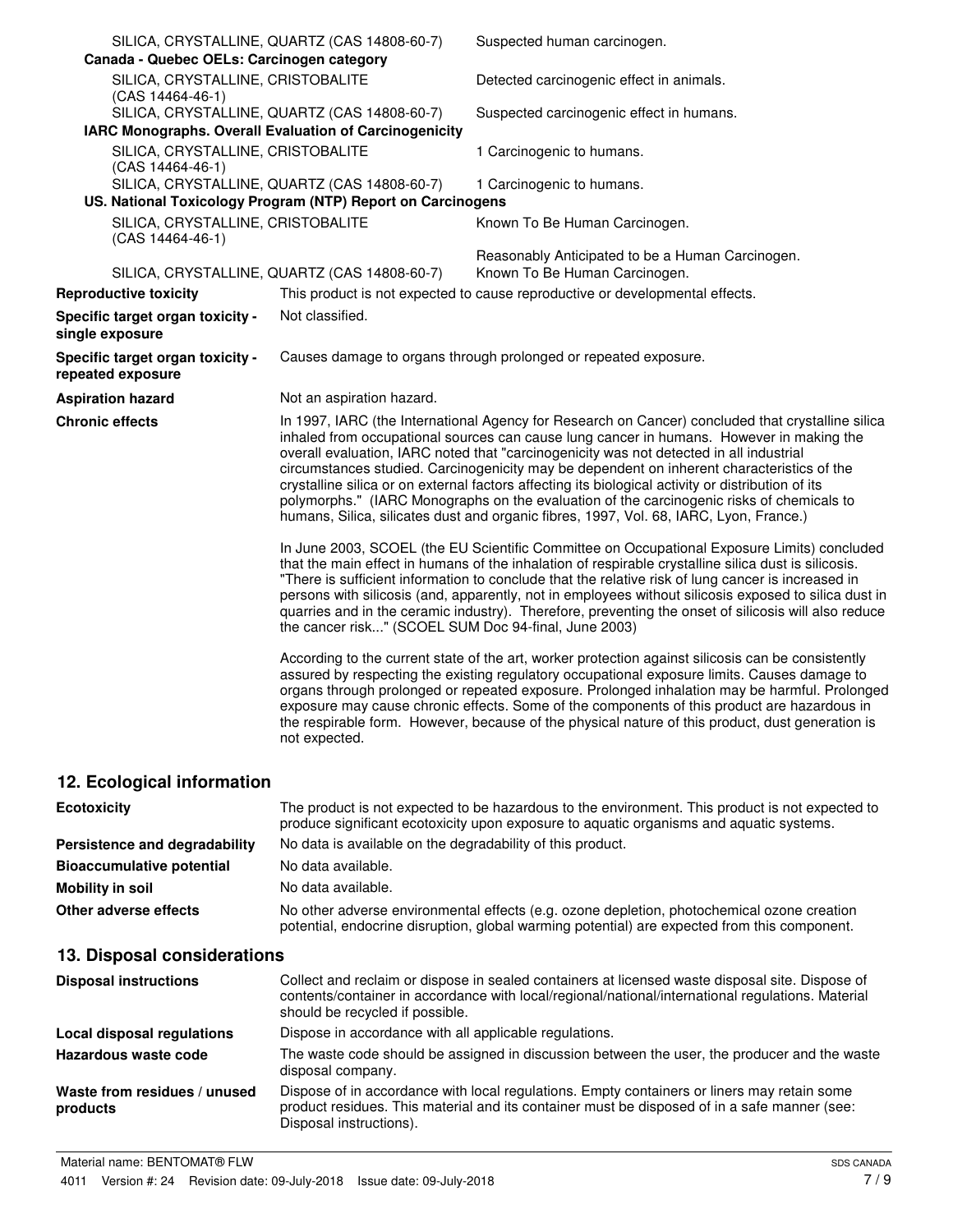Since emptied containers may retain product residue, follow label warnings even after container is emptied. Empty containers should be taken to an approved waste handling site for recycling or disposal.

## **14. Transport information**

### **TDG**

Not regulated as dangerous goods.

## **IATA**

Not regulated as dangerous goods.

#### **IMDG**

Not regulated as dangerous goods.

**Transport in bulk according to** Not applicable. **Annex II of MARPOL 73/78 and the IBC Code**

## **15. Regulatory information**

#### **Canadian regulations**

This product has been classified in accordance with the hazard criteria of the HPR and the SDS contains all the information required by the HPR.

#### **Controlled Drugs and Substances Act**

Not regulated. **Export Control List (CEPA 1999, Schedule 3)**

Not listed. **Greenhouse Gases**

Not listed.

**Precursor Control Regulations**

Not regulated.

#### **International regulations**

**Stockholm Convention**

Not applicable.

**Rotterdam Convention**

Not applicable.

**Kyoto protocol**

Not applicable.

**Montreal Protocol**

Not applicable.

**Basel Convention**

Not applicable.

#### **International Inventories**

| <b>Inventory name</b>                                                     | On inventory (yes/no)* |
|---------------------------------------------------------------------------|------------------------|
| Australian Inventory of Chemical Substances (AICS)                        | Yes                    |
| Domestic Substances List (DSL)                                            | Yes                    |
| Non-Domestic Substances List (NDSL)                                       | No.                    |
| Inventory of Existing Chemical Substances in China (IECSC)                | Yes                    |
| European Inventory of Existing Commercial Chemical<br>Substances (EINECS) | Yes                    |
| European List of Notified Chemical Substances (ELINCS)                    | N <sub>0</sub>         |
| Inventory of Existing and New Chemical Substances (ENCS)                  | Yes                    |
| Existing Chemicals List (ECL)                                             | Yes                    |
| New Zealand Inventory                                                     | No.                    |
| Philippine Inventory of Chemicals and Chemical Substances<br>(PICCS)      | Yes                    |
| Taiwan Chemical Substance Inventory (TCSI)                                | No.                    |
| Toxic Substances Control Act (TSCA) Inventory                             | Yes                    |
|                                                                           |                        |

\*A "Yes" indicates that all components of this product comply with the inventory requirements administered by the governing country(s) A "No" indicates that one or more components of the product are not listed or exempt from listing on the inventory administered by the governing country(s).